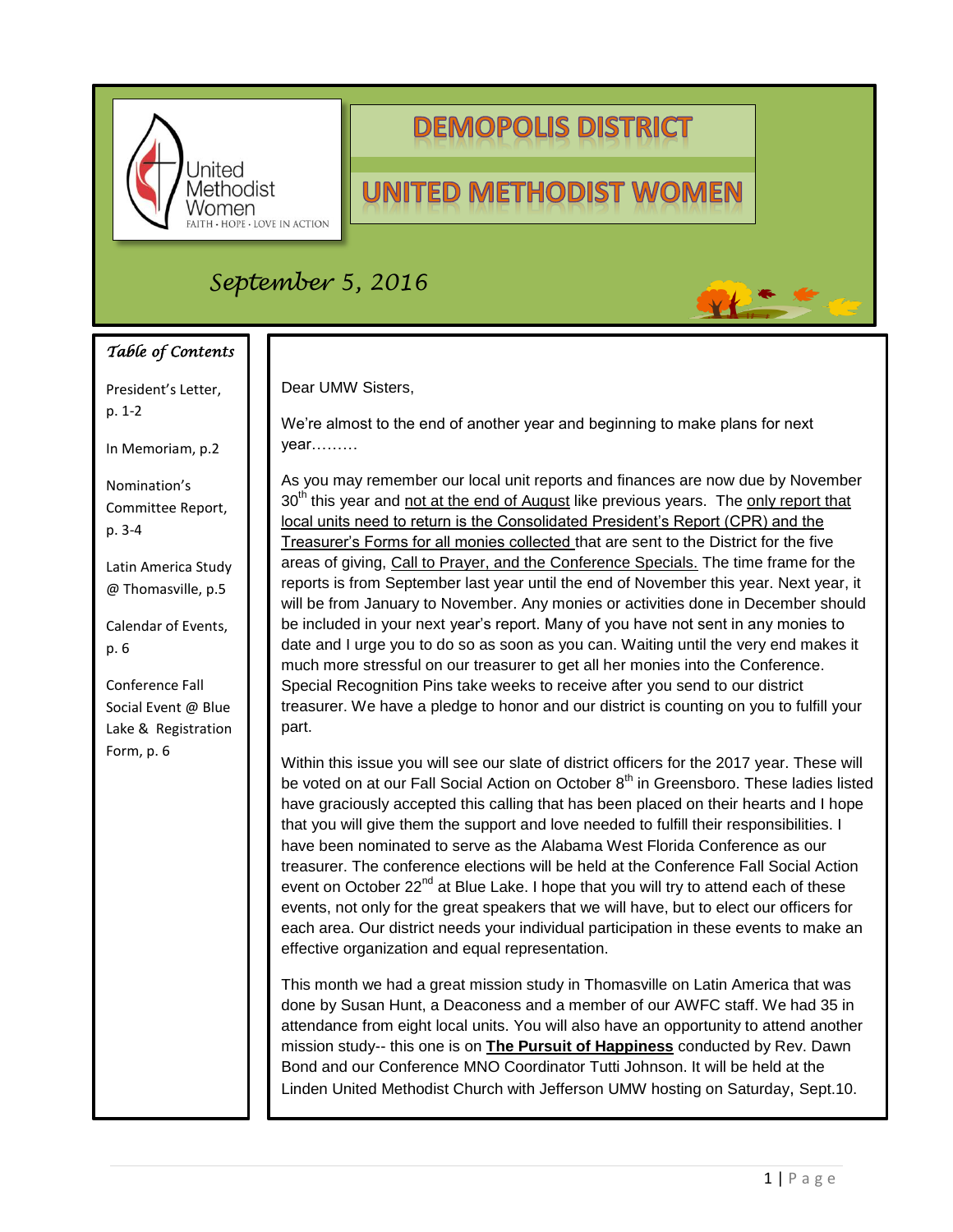One of the criteria for being a Mission Today unit is the unit's participation in a mission study. But more than being just an item to check-off for the award, you gain so much from the classes. Education is one of our goals of being a United Methodist Woman for without it we can't learn, change or grow.

Don't forget to bring your supplies for the Sybil Smith Village at Dumas Wesley to our Fall event in Greensboro. Zion UMW has graciously volunteered to take the items to Mobile for us. Dumas Wesley, an agency of the United Methodist Church, has had its federal funding dramatically cut this year. This directly directly affects the Sybil Smith Village. Please help us support this UMW national agency here in our own backyard.

One of the criteria for being a Mission Today unit is the unit's participation in a mission study. But more than being just an item to check-off for the award, you gain so much from the classes. Education is one of our goals of being a United Methodist Woman for without it we cannot learn, change or grow.

Don't forget to bring your supplies for the Sybil Smith Village at Dumas Wesley to our Fall event in Greensboro. Zion UMW has graciously volunteered to take the items to Mobile for us. Dumas Wesley, an agency of the United Methodist Church, has had its federal funding dramatically cut this year. This directly affects the Sybil Smith Village. Please help us support this UMW national agency here in our own backyard.

If you need a form or want to know how to do a specific local office, please go to our Conference website http://www.awf-umw.org/ where you can download all forms and the workbook. We are in the process of updating this information for next year and if you have any suggestions, I urge you to send them to me. Feedback is the key to success and change.

Thanks for all you each do to make our United Methodist Women units the hands and feet of our Lord. If you need help………..just call, email or write…..I'm here for you.

*Jean*



In loving memory Elaine Chapman **Betty Milstead** Allison Wetherbee

During this past summer our Demopolis District UMW lost two women dear to our hearts and faithful workers in their local church. Over the years, Betty Milstead had served on the district level in various offices, and Elaine Chapman was to be our district treasurer in the coming year. Although Allison Wetherbee was not a United Methodist Woman, she was our inspirational speaker at our Day Apart district meeting in Camden. We honor these women in this newsletter and thank God for their lives lived well in our midst.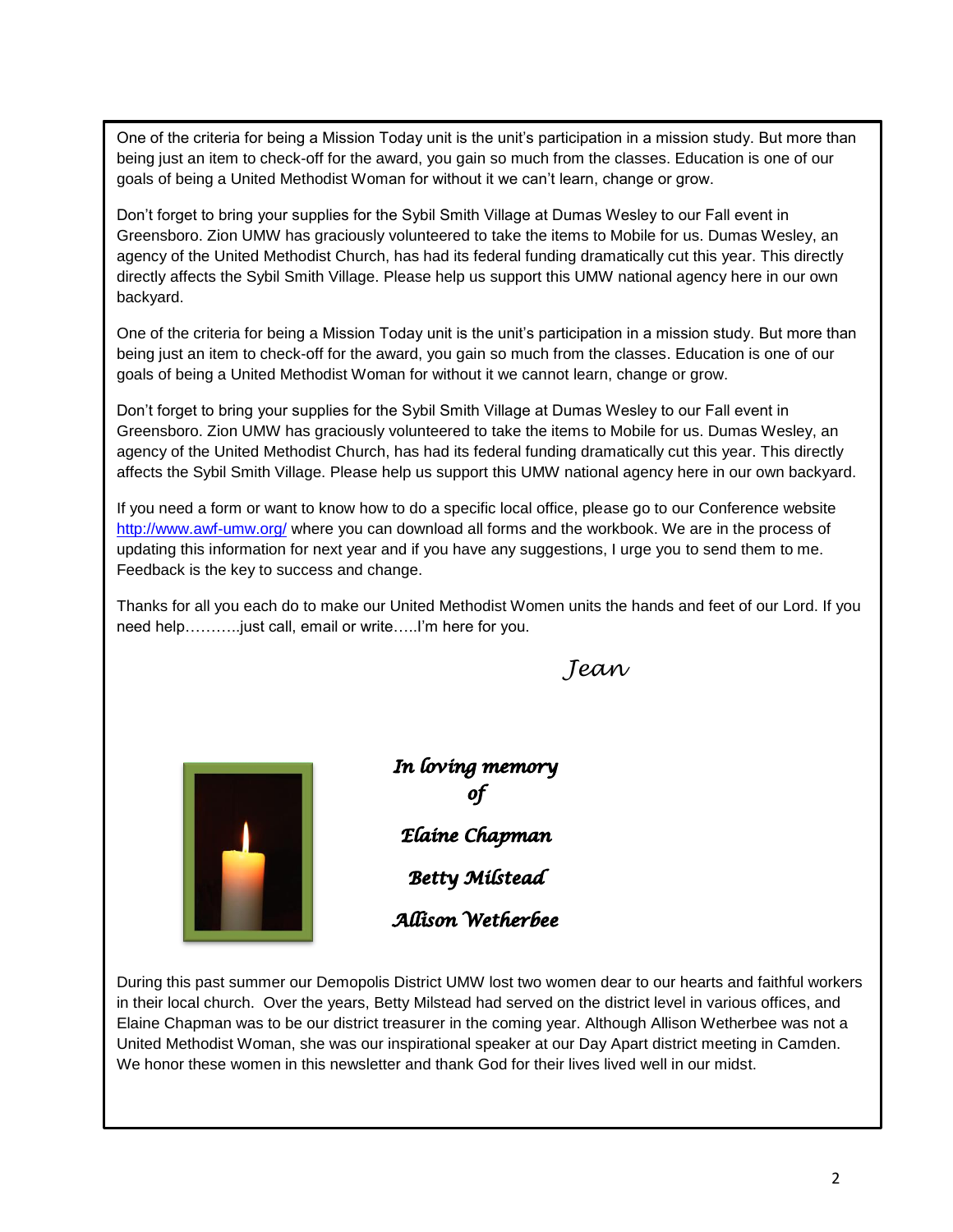### **Committee on Nominations**



Chairperson: Kathy Patterson, Jefferson UMC

Members: Lou Webb (Butler 1<sup>st</sup> UMC), Eleanor Brooker (Demopolis  $1<sup>st</sup>$ ), Faye Tyree ( ), Nan Dunn (Jefferson UMC), Bobbie Samac (Pine Hill UMC)

Officers to be elected and their years to serve are:

**President (2), Treasurer (1), Secretary (2), Communications (2), Spiritual Growth and Education (1), MNO and Social Action (1).**

Those we will vote/install will be:

**President:** Margaret Agee **Treasurer:** Elaine Jonakin **Secretary:** Peggy Givens

**Membership, Nurture, & Outreach/Social Action:** Tracye Kennie

**Education & Interpretation/Spiritual Growth:** Kayte Melton

**Communications:** Paula Bonner



### Introducing our officers . . .

Margaret Agee is a member of the Kimbrough UMC, part of the Pine Hill Charge. She is married to Kennon Agee, has two grown sons, and is a retired employee of the First U.S. Bank in Thomasville, AL. Margaret joined UMW in 2005 and has held several offices both in her local unit and in the Demopolis District. Besides her work with UMW, she has taught both children and adults in Sunday School, and is a member of the Friday Afternoon Club, the Quilting Club, the Oak Hill Supper Club, and the Garden Club.

Peggy Givens is a member of Butler First UMC. She is married to Mike Givens, and they have two daughters and three grandchildren. Peggy works with her husband at his surveying company. She is president of her local UMW unit and has served as our district UMW secretary.

Kayte Melton is a member of Demopolis First UMC. She has been married to Thomas Melton for 58 years and has two grown daughters. Kate is a retired teacher, but has held numerous offices in both her local UMW unit and in the Demopolis District.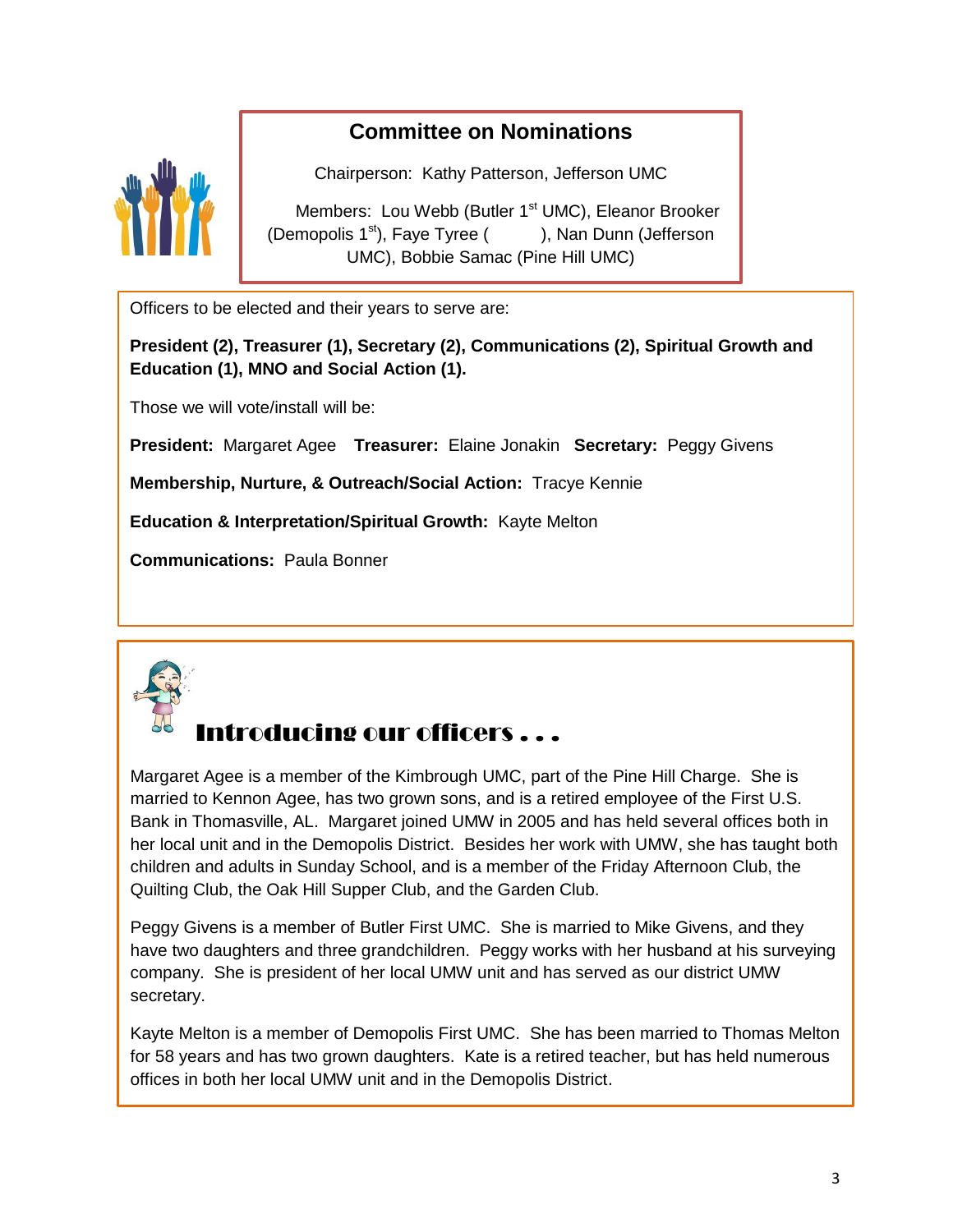

# Introducing our officers . . .con't.

Tracye Kennie is a native of Mansfield, Ohio and a resident of Alabama for the past 22 years. She and her husband, Stanley, have 8 adult children and 16 grandchildren with #17 expected in early February, 2017! Tracye is an active member of Zion UMC in Marion. She is employed by UAB Hospital as an Office Services Specialist III and serves on the UAB Benevolent Fund Campaign. Tracye is also a member of the Ladies Progressive Club in Marion which is a women's group which gives back to the community in various ways, but the most significant way being educational scholarships for the youth in Marion.

Paula Bonner grew up in Ft. Walton Beach, FL but refers to Alabama as her 'real' home. She is married to John, and they have served in the ministry since 1972-1978 in the North Georgia Conference and from the Fall of1978 to the present in the Alabama/West Florida Conference. They have a daughter in Michigan with their only two grandchildren and a son who lives in Tuscaloosa with their two "granddogs".



Tracye is our newest officer to come on board the Demopolis District UMW.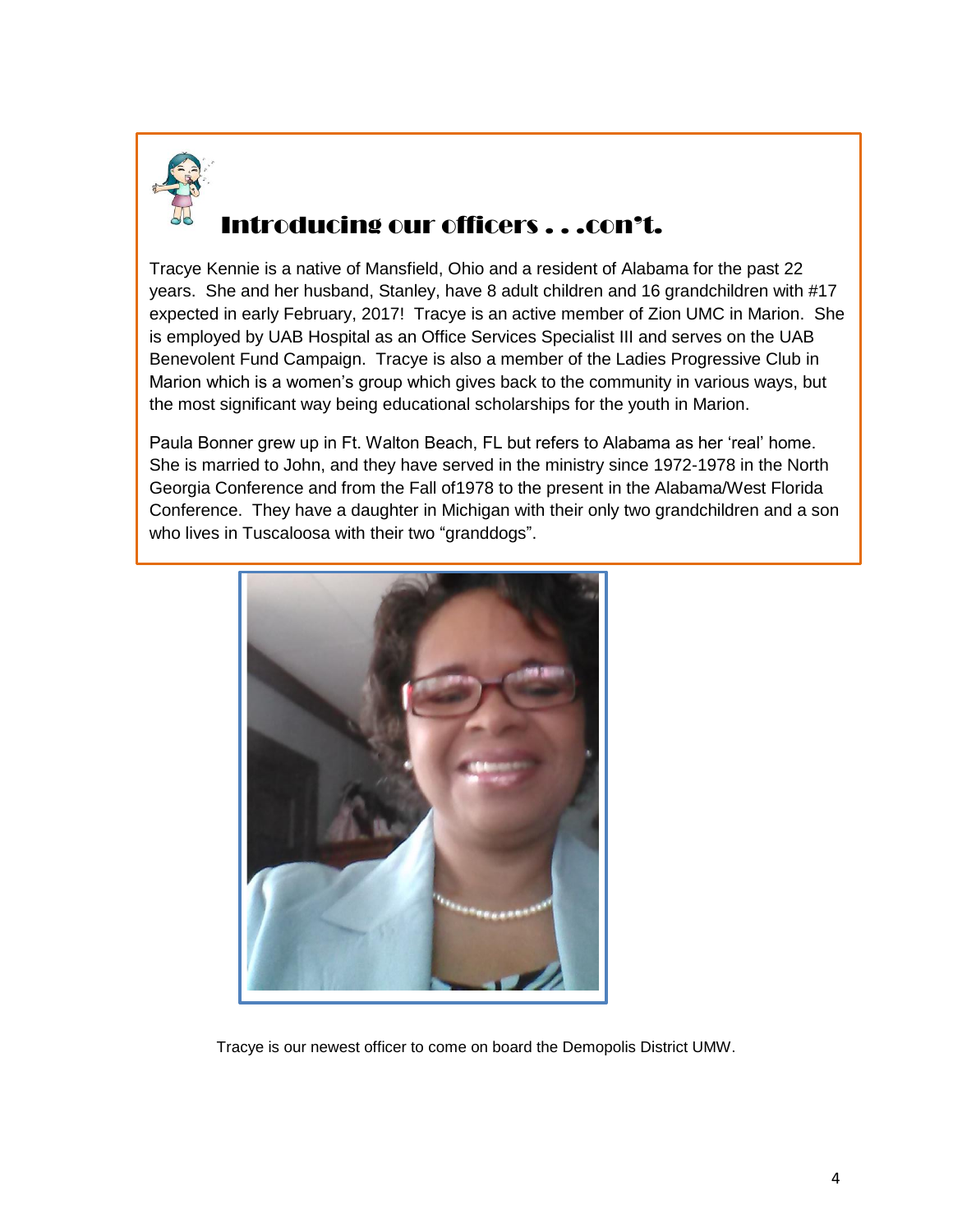

# Latin America **Study**

Susan Hunt (above) Our Facilitator

Members from Butler (top right)

Pine Hill and **Thomasville** members

Members from Jefferson (bottom right)

Following page: Members of Zion, Demopolis 1st, & Thomasville UMW





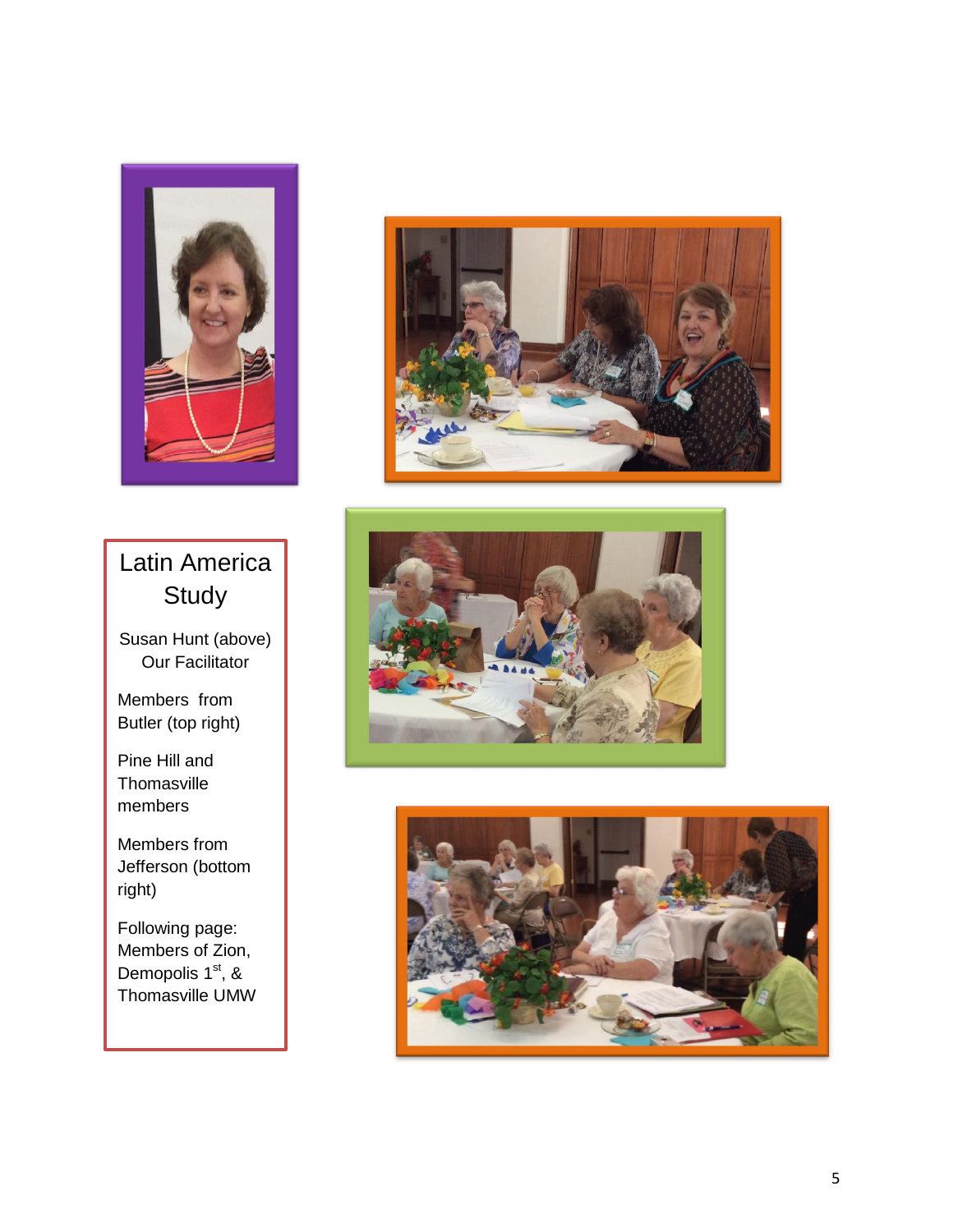

| <b>Calendar of Events</b> |                                                                                                                              |                                                                                                                                                                                                                                |
|---------------------------|------------------------------------------------------------------------------------------------------------------------------|--------------------------------------------------------------------------------------------------------------------------------------------------------------------------------------------------------------------------------|
| Sept. 10                  | <b>Demopolis District UMW Study</b><br>"In the Pursuit"<br>of Happiness"<br>presented by Rev. Bond<br>and Tutti Johnson      | Linden UMC<br>Hosted by Jefferson UMW<br><b>Registration: 9:00</b><br>Program: 9:30                                                                                                                                            |
| Oct. 8                    | <b>Demopolis District Social</b><br><b>Action Event</b><br>Bring all items collected for<br>Dumas Wesley Sybil Smith Village | Greensboro UMC<br>Hosted by Greensboro UMW<br><b>Registration: 9:00</b><br>Program: 9:30                                                                                                                                       |
|                           | Speaker: Representative from<br><b>Camille Place</b>                                                                         |                                                                                                                                                                                                                                |
| Oct. 21-22                | <b>AWFC UMW Officer Training</b><br>(Pre Conference)                                                                         | <b>Blue Lake Assembly</b><br><b>AWFC UMW</b><br><b>Fall Social Action Event</b><br>Focus: Mass Incarceration &<br><b>Maternal Health</b><br><b>Registration Deadline: 10/16</b><br><b>Speakers: Dawn Hare</b><br>& Hardy Tyler |